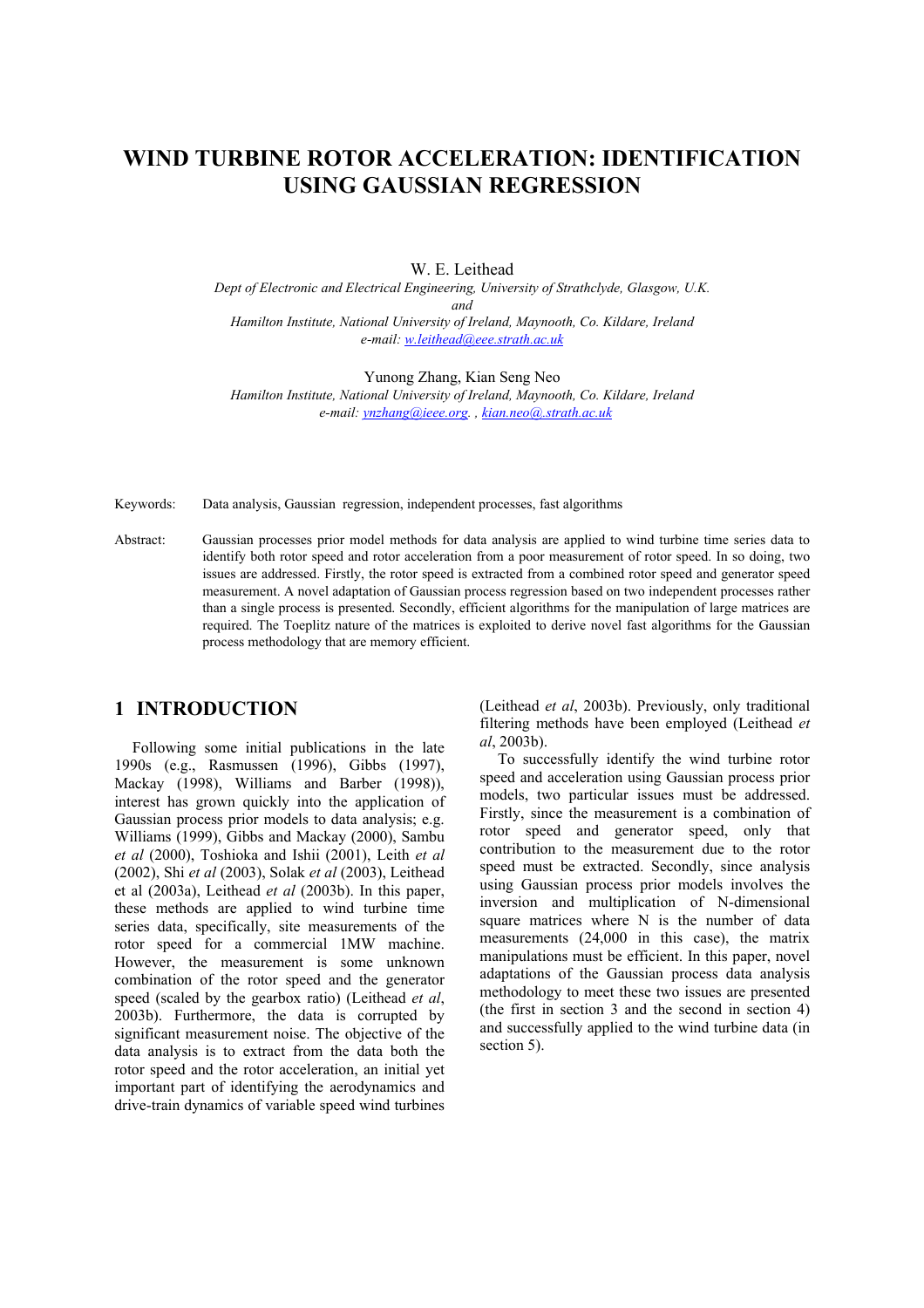## **2 GAUSSIAN PROCESS PRIOR MODELS**

Gaussian process prior models and their application to data analysis is reviewed in theis section.

Consider a smooth scalar function f(.) dependent on the explanatory variable,  $z \in D \subseteq \mathbb{R}^p$ . Suppose N measurements,  $\{(\mathbf{z}_i, y_i)\}_{i=1}^N$ , of the value of the function with additive Gaussian white measurement noise, i.e.  $y_i = f(z_i) + n_i$ , are available and denote them by M. It is of interest here to use this data to learn the mapping f(**z**) or, more precisely, to determine a probabilistic description of f(**z**) on the domain, D, containing the data. Note that this is a regression formulation and it is assumed the explanatory variable, **z,** is noise free. The probabilistic description of the function, f(**z**), adopted is the stochastic process,  $f_z$ , with the  $E[f_z]$ , as **z** varies, interpreted to be a fit to f(**z**). By necessity, to define the stochastic process, f**z**, the probability distributions of  $f_z$  for every choice of value of  $z \in D$ are required together with the joint probability distributions of  $f_{z_i}$  for every choice of finite sample,  $\{z_1, \ldots, z_k\}$ , from D, for all k>1. Given the joint  $f(z_i)$  (and so the  $f_{z_i}$ ) are statistically independent. M probability distribution for  $f_{z_i}$ , i=1..N, and the joint probability distribution for  $n_i$ , i=1..N, the joint probability distribution for  $y_i$ , i=1..N, is readily obtained since the measurement noise,  $n_i$ , and the is a single event belonging to the joint probability distribution for  $y_i$ , i=1..N.

In the Bayesian probability context, the prior belief is placed directly on the probability distributions describing f**z** which are then conditioned on the information, M, to determine the posterior probability distributions. In particular, in the Gaussian process prior model, it is assumed that the prior probability distributions for the f**z** are all Gaussian with zero mean (in the absence of any evidence the value of f(**z**) is as likely to be positive as negative). To complete the statistical description, requires only a definition of the covariance function  $C_f(\mathbf{z}_i, \mathbf{z}_j) = E[f_{\mathbf{z}_i}, f_{\mathbf{z}_i}]$ , for all  $\mathbf{z}_i$  and  $\mathbf{z}_j$ . The resulting posterior probability distributions are also Gaussian. This model is used to carry out inference as follows.

Clearly  $p(f_z | M) = p(f_z, M)/p(M)$  where  $p(M)$ acts as a normalising constant. Hence, with the Gaussian prior assumption,

$$
p(f_{\mathbf{z}} \mid M) \propto \exp\left[-\frac{1}{2}\left[f_{\mathbf{z}} \mathbf{Y}^{\mathrm{T}}\right] \begin{bmatrix} \Lambda_{11} & \mathbf{\Lambda}_{21}^{\mathrm{T}} \\ \mathbf{\Lambda}_{21} & \mathbf{\Lambda}_{22} \end{bmatrix}^{-1} \begin{bmatrix} f_{\mathbf{z}} \\ \mathbf{Y} \end{bmatrix}\right] (1)
$$

where  $\mathbf{Y} = [y_1, \dots y_N]^T$ ,  $\Lambda_{11}$  is E[f<sub>z</sub>, f<sub>z</sub>], the ij<sup>th</sup> element of the covariance matrix  $\Lambda_{22}$  is E[y<sub>i</sub>, y<sub>i</sub>] and the i<sup>th</sup> element of vector  $\Lambda_{21}$  is E[y<sub>i</sub>, f<sub>z</sub>]. Both  $\Lambda_{11}$  and  $\Lambda_{21}$  depend on **z**. Applying the partitioned matrix inversion lemma, it follows that

$$
p(f_{z} | M) \propto \exp\left[-\frac{1}{2}(f_{z} - \hat{f}_{z})\Lambda_{z}^{-1}(f_{z} - \hat{f}_{z})\right]
$$
 (2)

with  $\hat{f}_z = \mathbf{\Lambda}_{21}^{\mathrm{T}} \mathbf{\Lambda}_{22}^{\mathrm{-1}} \mathbf{Y}$ ,  $\Lambda_z = \Lambda_{11} - \mathbf{\Lambda}_{21}^{\mathrm{T}} \mathbf{\Lambda}_{22}^{\mathrm{-1}} \mathbf{\Lambda}_{21}$ . Therefore, the prediction from this model is that the most likely value of  $f(z)$  is the mean,  $\hat{f}_z$ , with variance  $\Lambda_z$ . Note that  $\hat{f}_z$  is simply a **z**-dependent points, **Y**, using weights  $\Lambda_{21}^T \Lambda_{22}^{1}$ . The measurement weighted linear combination of the measured data noise,  $n_i$ ,  $i=1...N$ , is statistically independent of  $f(z_i)$ , i=1,..N, and has covariance matrix **B**. Hence, the covariances for the measurements,  $y_i$ , are simply

 $E[y_i, y_j] = E[f_{z_i}, f_{z_j}] + B_{ij}$ ;  $E[y_i, f_z] = E[f_{z_i}, f_z]$  (3)

In addition, assume that the related stochastic process,  $f_{\mathbf{z}}^{\delta \mathbf{e}_i}$ , where  $f_{\mathbf{z}}^{\delta \mathbf{e}_i} = (f_{(\mathbf{z} + \delta \mathbf{e}_i)} - f_{\mathbf{z}})/\delta$  and **e**  $\sum_{\mathbf{z}}^{\delta \mathbf{e}_i} = (f_{(\mathbf{z} + \delta \mathbf{e}_i)} - f_{\mathbf{z}})/\delta$  and  $\mathbf{e}_i$  is a unit basis vector, is well-defined in the limit as  $\delta \rightarrow 0$ , i.e. all the necessary probability distributions for a complete description exist. Denote the derivative stochastic process, i.e. the limiting random process, by  $f_z^{\mathbf{e}_i}$ . When the partial derivative of f(**z**) in the direction **e**<sub>i</sub> exists, E[ $f_{\mathbf{z}}^{\delta \mathbf{e}_i}$ ] as **z** varies is interpreted as a fit to  $\frac{\partial f}{\partial z_i}(\mathbf{z})$ i  $rac{\partial I}{\partial z_i}(\mathbf{z})$  $\frac{\partial f}{\partial x}$  (z). Provided the covariance  $E[f_{z_i}, f_{z_i}]$  is sufficiently differentiable, it is well known (O'Hagan, 1978) that  $f_z^{e_i}$  is itself Gaussian and that

$$
E[f_z^{\mathbf{e}_i}] = \frac{\partial}{\partial z_i} E[f_z]
$$
 (4)

where  $z_i$  denotes the i<sup>th</sup> element of  $z_i$ ; that is, the expected value of the derivative stochastic process is just the derivative of the expected value of the stochastic process. Furthermore,

$$
E[f_{z_0}^{e_i}, f_{z_1}^{e_j}] = \nabla_i^1 \nabla_j^2 E[f_{z_0}, f_{z_1}]
$$
  
\n
$$
E[f_{z_0}^{e_i}, f_{z_1}] = \nabla_i^1 E[f_{z_0}, f_{z_1}]
$$
\n(5)

where  $\nabla^1_{\mathbf{i}} \mathbf{Q}(\mathbf{z}_{0}, \mathbf{z}_{1})$  denotes the partial derivative of  $Q(\mathbf{z}_0, \mathbf{z}_1)$  with respect to the i<sup>th</sup> element of its first argument, *etc*.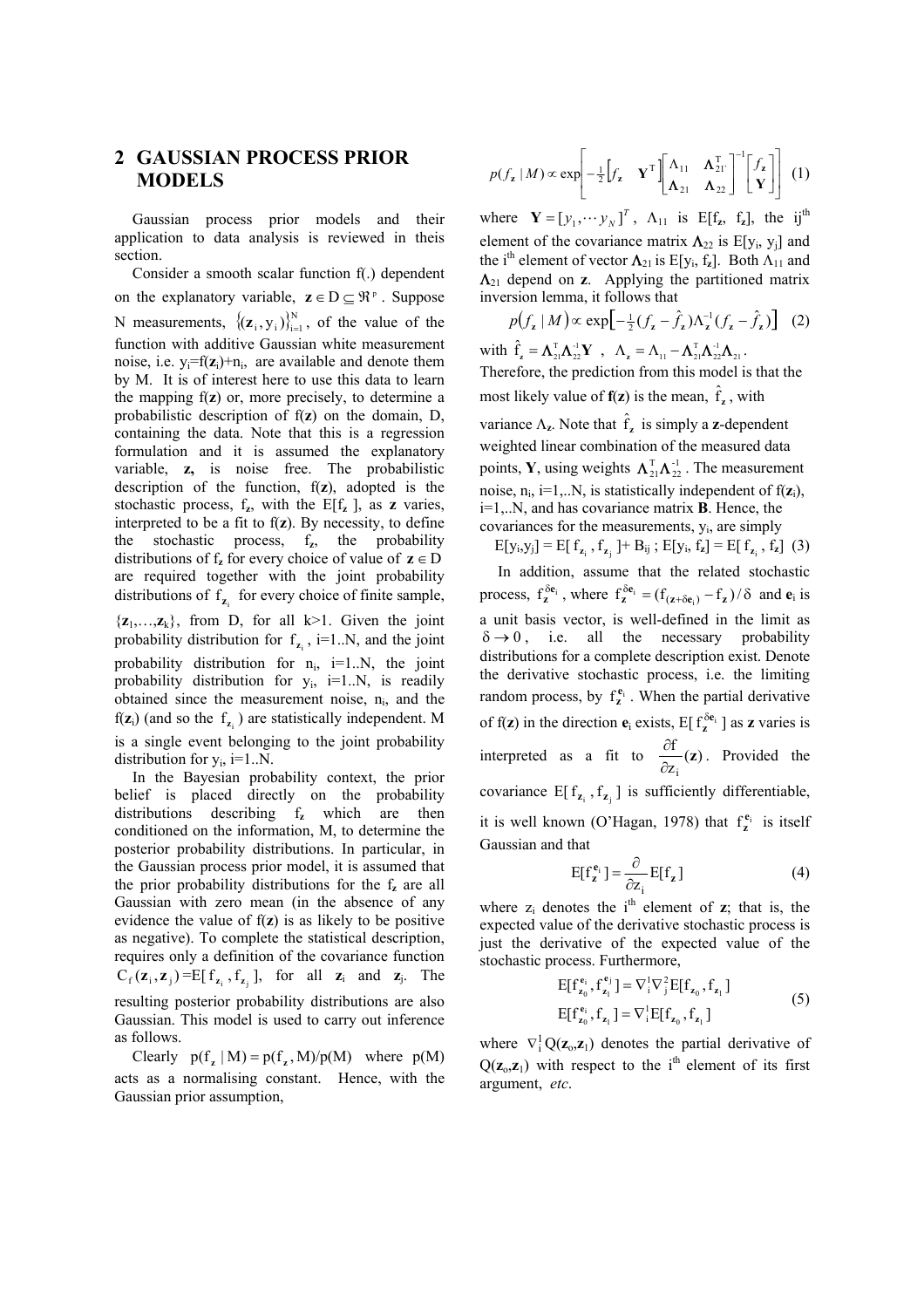The prior covariance function is generally dependent on a few hyperparameters,  $\theta$ . To obtain a model given the data, M, the hyperparameters are adapted to maximise the likelihood,  $p(M|\theta)$ , or equivalently to minimize the negative log likelihood,  $L(\theta)$ , where

$$
L(\theta) = \frac{1}{2} \log \det C(\theta) + \frac{1}{2} \mathbf{Y}^T C(\theta)^{-1} \mathbf{Y}
$$
 (6)

with  $C(\theta) = \Lambda_{22}$ , the covariance matrix of the measurements.

## **3 MODELS WITH TWO GAUSSIAN PROCESSES**

Suppose that the measurements are not of a single function but of the sum of two functions with different characteristics; that is, the measured values are  $y_i = f(z_i) + g(z_i) + n_i$ . Now, it is of interest to use the data to learn the mappings,  $f(z)$  and  $g(z)$ , or, more precisely, to determine a probabilistic description for them. The probabilistic description by means of a single stochastic process, discussed in the previous section, is no longer adequate. Instead, a novel probabilistic description in terms of the sum of two independent stochastic processes, f**z** and g**z**, is proposed below.

Since  $f_z$  and  $g_z$  are independent,  $E[FG^T]=0$  where  $\mathbf{F} = \begin{bmatrix} f_{\mathbf{z}_1}, \cdots f_{\mathbf{z}_N} \end{bmatrix}^T$  and  $\mathbf{G} = \begin{bmatrix} g_{\mathbf{z}_1}, \cdots g_{\mathbf{z}_N} \end{bmatrix}^T$ . Let the covariance functions for  $f_z$  and  $g_z$  be  $C_f(z_i, z_j)$  and  $C_{\rm g}(\mathbf{z}_{\rm i}, \mathbf{z}_{\rm j})$ , respectively. Note that this is a different model from one using a single stochastic process with covariance function,  $(C_f + C_g)$ . It follows that

$$
\Lambda = E \begin{bmatrix} \mathbf{F} \\ \mathbf{G} \\ \mathbf{Y} \end{bmatrix} \begin{bmatrix} \mathbf{F}^T & \mathbf{G}^T & \mathbf{Y}^T \end{bmatrix} = \begin{bmatrix} \Lambda_{FF} & 0 & \Lambda_{FF} \\ 0 & \Lambda_{GG} & \Lambda_{GG} \\ \Lambda_{FF} & \Lambda_{GG} & \mathbf{Q} \end{bmatrix} (7)
$$

with  $\Lambda_{\text{FF}} = E[\mathbf{F}\mathbf{F}^T], \quad \Lambda_{\text{GG}} = E[\mathbf{G}\mathbf{G}^T]$  and  $Q = B + \Lambda_{FF} + \Lambda_{GG}$ .

The prior joint probability distribution for **F**, **G** and **Y** is Gaussian with mean zero and covariance matrix  $\Lambda$ . The requirement is to obtain the posterior probability distribution for **F** and **G** conditioned on the data set, M, subject to the condition that they remain independent. Of course, the posterior probability distribution remains Gaussian. The mean and covariance matrix for the posterior is provided by the following theorem (Leithead *et al*, 2005).

**Theorem 1**: Given that the prior joint probability distribution for **F**, **G** and **Y** is Gaussian with mean zero and covariance matrix  $\Lambda$ , the posterior joint probability distribution for  $[\mathbf{F}^T, \mathbf{G}^T]$ <sup>T</sup> conditioned on the M, subject to the condition that they remain independent, is Gaussian with

$$
\text{mean} = \begin{bmatrix} \mathbf{\Lambda}_{\text{FF}} \mathbf{Q}_{\text{F}}^{-1} \mathbf{Y} \\ \mathbf{B} \mathbf{Q}_{\text{F}}^{-1} \mathbf{\Lambda}_{\text{GG}} \mathbf{Q}^{-1} \mathbf{Y} \end{bmatrix}
$$
\n
$$
\text{cov} = \begin{bmatrix} \mathbf{\Lambda}_{\text{FF}} \mathbf{Q}_{\text{F}}^{-1} \mathbf{B} & \mathbf{0} \\ \mathbf{0} & \mathbf{B} \mathbf{Q}_{\text{F}}^{-1} \mathbf{\Lambda}_{\text{GG}} \mathbf{Q}^{-1} \mathbf{B} \end{bmatrix}
$$
\n
$$
\text{res} \ \mathbf{\Omega} = \mathbf{B} + \mathbf{\Lambda}
$$
\n(8)

where  $\mathbf{Q}_\mathbf{F} = \mathbf{B} + \mathbf{\Lambda}_{\mathbf{F}\mathbf{F}}$ .

*Proof*. Omitted due to space limitations.

Note, since  $f_z$  and  $g_z$  remain independent when conditioned on M, the prediction and covariance for  $(f_z + g_z)$  are simply the sum of the individual predictions and covariance values.



Figure 1: Data values (\*\*\*), long length-scale component with confidence intervals (-) and total error and confidence interval (==).

**Example**: A commonly used prior covariance function for a Gaussian process with scalar explanatory variable is

$$
a \exp\left[-\frac{1}{2}d(z_i - z_j)^2\right] \tag{9}
$$

It ensures that measurements associated with nearby values of the explanatory variable should have higher correlation than more widely separated values of the explanatory variable;  $a$  is related to the overall mean amplitude and *d* inversely related to the length-scale of the Gaussian process.

Let the covariance function for  $f<sub>z</sub>$  be (9) with  $a=1.8$  and  $d=2.5$ , and the covariance function for  $g_a$ be (9) with a=0.95 and  $d=120$ ; that is,  $f<sub>z</sub>$  has a long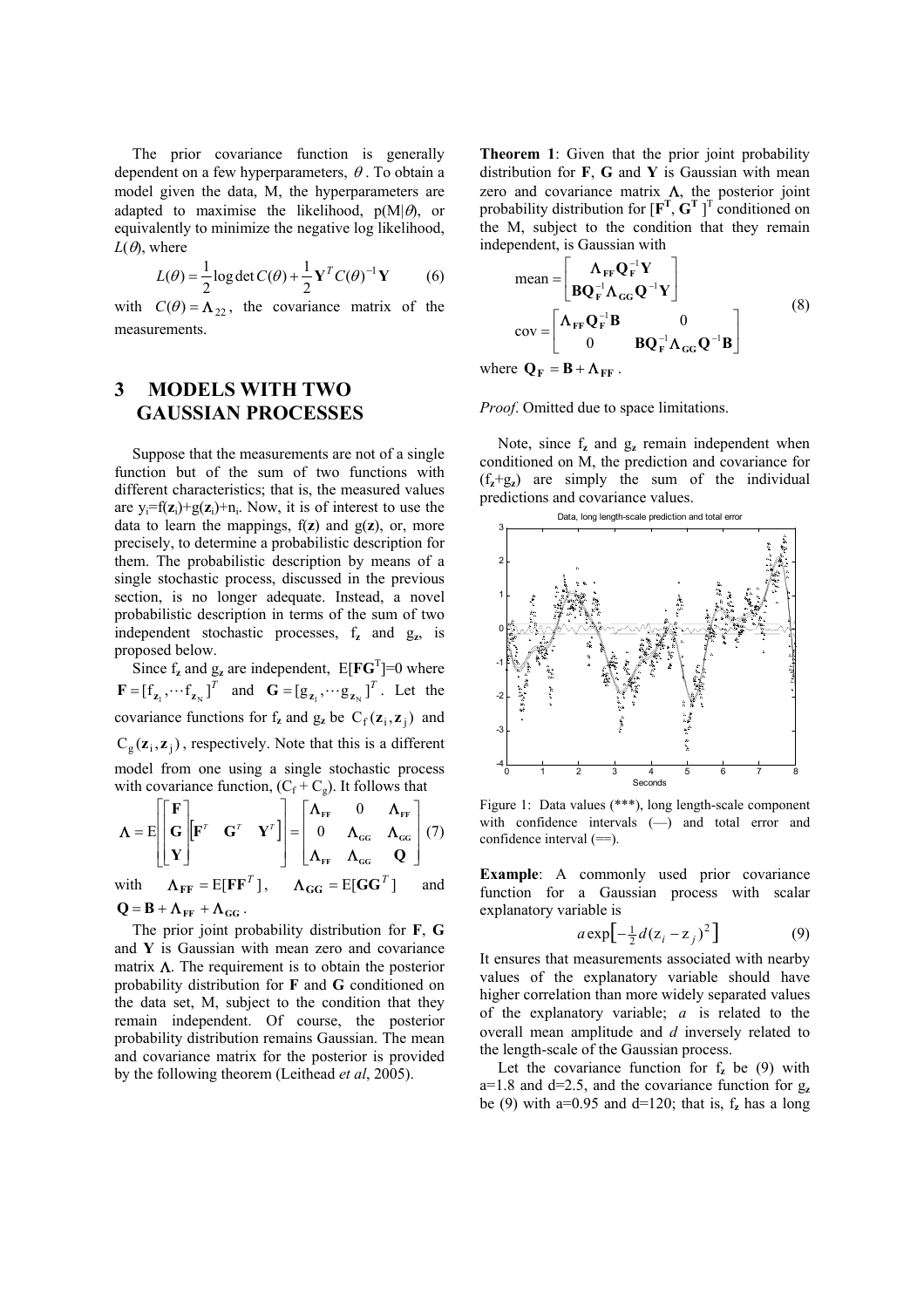length-scale and g**z** a short length-scale. In addition, let the measurement noise be Gaussian white noise with variance  $b=0.04$ , i.e.  $B_{ij}=b\delta_{ij}$ , where  $\delta_{ij}$  is the Kronecker delta. A set of 800 measurements at constant interval, 0.01, for  $y_i = f(z_i) + g(z_i) + n_i$ , with the  $f(z_i)$  and  $g(z_i)$  the sample values for the stochastic processes f**z** and g**z**, respectively, is shown in figure 1.

A prediction for the long and short length-scale components is obtained using (8); that is, the conditioning on the data is chosen such that as much of the data as possible is explained by the long length-scale component. The long length-scale component with its confidence interval  $(±2$  standard deviations) is shown in Figure 1 and the short length-scale component with its confidence interval is shown in Figure 2. The prediction error for  $(f_z + g_z)$ with its confidence interval is also depicted in Figure 2.



Figure 2: Short length-scale component with confidence intervals.

In Section 5, Theorem 1 is applied to the wind turbine measurement data to extract the contribution due to the rotor speed and, together with (4) and (5), to identify the rotor acceleration.

## **4 TOEPLITZ-BASED EFFICIENCY IMPROVEMENT**

In section 3, a novel adaptation of the Gaussian regression methodology to support the extraction of separate components from data is presented. However, before that procedure can be applied to large data sets, fast and memory efficient algorithms

are required. That requirement is addressed in this section.

As the log likelihood, (6), is in general nonlinear and multimodal, efficient optimisation routines usually need gradient information,

$$
\frac{\partial L}{\partial \theta_i} = \frac{1}{2} tr \left( C^{-1} \frac{\partial C}{\partial \theta_i} \right) - \frac{1}{2} \mathbf{Y}^T C^{-1} \frac{\partial C}{\partial \theta_i} C^{-1} \mathbf{Y} \tag{10}
$$

where  $\theta_i$  denotes the *i*-th hyperparameter and  $tr(\cdot)$ the trace operation of a matrix. Let us denote  $\partial C/\partial \theta$ , hereafter by *P* for notational convenience. Clearly, in general, the number of operations in solving for  $\log \det C$  and  $C^{-1}$  is of  $O(N^3)$ , whilst the memory space to store C,  $C^{-1}$  and P is  $O(N^2)$  (see Table 1 for specific values). For large data sets, fast algorithms, that require less memory allocation, are required for the basic matrix manipulations,  $\log \det C$ ,  $C^{-1}y$  and  $tr(C^{-1}P)$ , when tuning the Gaussian process prior model hyperparameters.

Now consider a time series with fixed interval between the measurements. The explanatory variable, **z**, in the Gaussian process prior model is a scalar, the time *t*. When the covariance function depends on the difference in the explanatory variable, as is almost always the case, the covariance matrix  $C(\theta)$  and its derivative matrices *P* are Toeplitz; that is,

$$
C = \begin{bmatrix} c_0 & c_1 & \cdots & c_{N-1} \\ c_1 & c_0 & \cdots & c_{N-2} \\ \vdots & \vdots & \ddots & \vdots \\ c_{N-1} & c_{N-2} & \cdots & c_0 \end{bmatrix} = Toeplitz(c)
$$
  

$$
c = [c_0 \quad c_1 \quad \cdots \quad c_{N-1}]
$$

Furthermore,  $C(\theta)$  is symmetric and positive definite.

Here, the Toeplitz nature of  $C(\theta)$  is exploited to algorithm solves for  $C^{-1}y$  with  $4N^2$  operations derive novel fast algorithms for the Gaussian process methodology that require less memory allocation. It is well-known that positive-definite Toeplitz matrices can be elegantly manipulated in  $O(N^2)$  operations. For example, Trench's algorithm inverts C with  $13N^2/4$  operations, and Levinson's (Golub & Van Loan, 1996). However, direct application of these algorithms to Gaussian process regression may fail even with medium-scale datasets due to lack of memory space, see Table 1. For example, on a Pentium-IV 3GHz 512MB-RAM PC,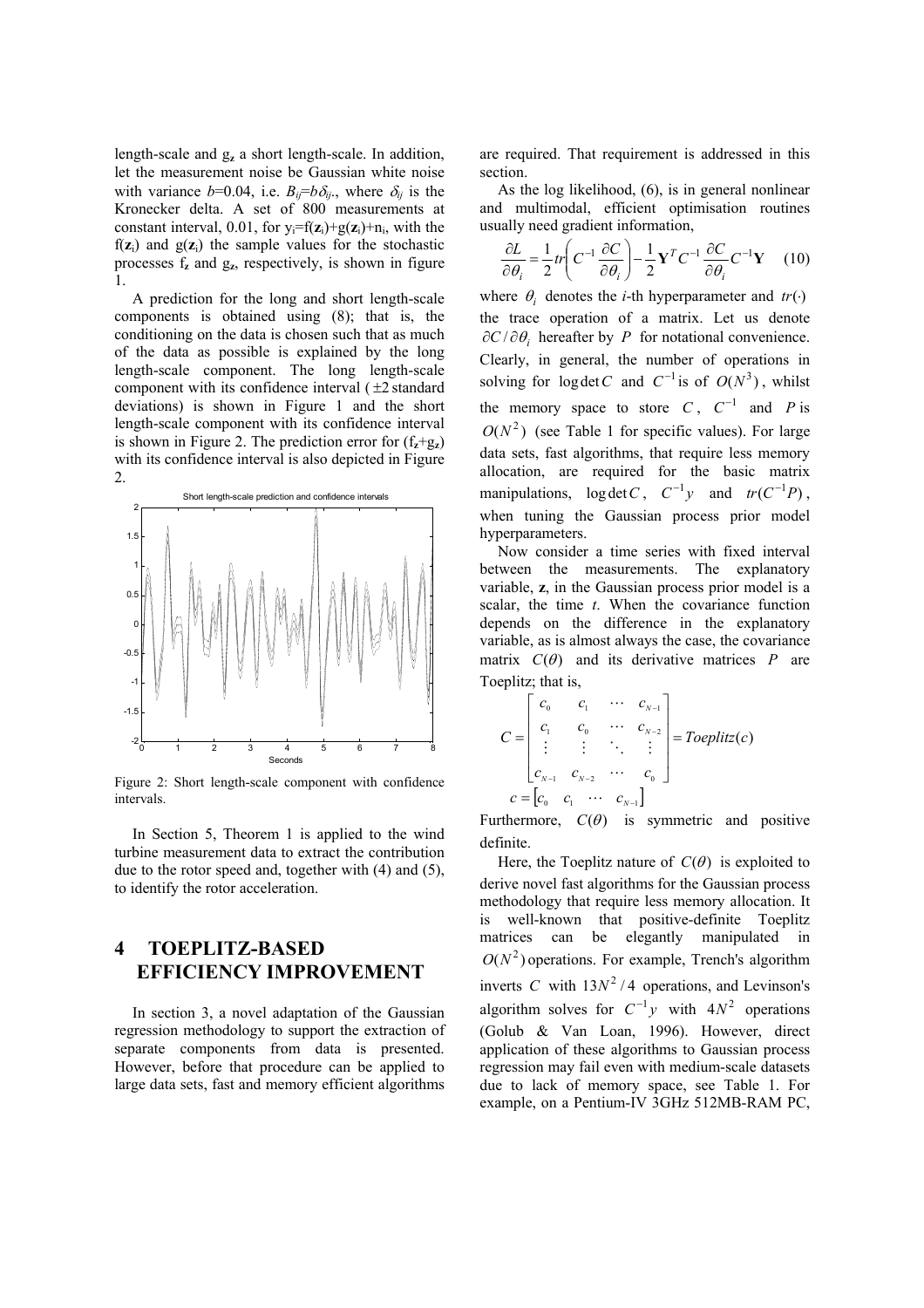a MATLAB-JAVA algorithm usually fails around  $N = 7000$  because storing  $C^{-1}$  almost uses up the available system memory. The solution is to adapt the fast algorithms to use only vector-level storage. From Table 1 that approach is theoretically able to handle very large datasets, such as 1-million data points, in terms of memory requirements.

Table 1: Memory/storage requirement in double precision.

| N       | Matrix    | Vector   |
|---------|-----------|----------|
| 1000    | 7.7 MB    | 7.6 KB   |
| 7000    | 373.9 MB  | 53.4 KB  |
| 15000   | 1716.6 MB | 114.4 KB |
| 20000   |           | 152.6 KB |
| 30000   |           | 228.9 KB |
| 50000   |           | 381.5 KB |
| 100000  |           | 762.9 KB |
| 1000000 |           | 7.629 MB |

Two versions of fast Toeplitz-computation algorithms are discussed and compared below; namely, a full-matrix version and a vector-storage version.

#### **4.1 Full-Matrix Toeplitz Computation**

The simplest way of applying Toeplitz computation to Gaussian process regression is to compute  $C^{-1}$  directly as the basis for the other matrix manipulations. Specifically, Trench's algorithm of  $O(N^2)$  operations can be readily modified to obtain  $C^{-1}$  whilst simultaneously determining  $\log \det C$  as the logarithm sum of the reflection coefficients. Then, given  $C^{-1}$ , the computation  $tr(C^{-1}P) = \sum_i \sum_j \overline{c}_{ij} p_{ij}$  is easily performed in  $O(N^2)$  operations, where  $\overline{c}_{ij}$  and  $p_{ij}$ are the *ij*-th elements of  $C^{-1}$  and *P*, respectively.

| Table 2: Accuracy and speedup of Toeplitz computation. |  |  |
|--------------------------------------------------------|--|--|
|                                                        |  |  |

|               | $N = 1000$            | $N = 2000$            | $N = 3000$            |
|---------------|-----------------------|-----------------------|-----------------------|
| Accuracy on   |                       |                       |                       |
| $log \det C$  | $4.1 \times 10^{-15}$ | $3.4 \times 10^{-15}$ | $3.5 \times 10^{-15}$ |
| $C^{-1}$ y    | $1.3 \times 10^{-12}$ | $7.0\times10^{-13}$   | $2.2 \times 10^{-12}$ |
| $tr(C^{-1}P)$ | $8.1 \times 10^{-14}$ | $1.7\times10^{-13}$   | $5.5 \times 10^{-14}$ |
| Speed up      | 70.45                 | 91.64                 | 90.84                 |

Note that Trench's algorithm uses Durbin's algorithm to solve Yule-Walker equations (Golub  $\&$ Van Loan, 1996). These two algorithms are implemented separately; specifically, the matrix-free algorithm that generates an instrumental vector and the remaining part that generates  $C^{-1}$ . The former does not contain any matrix or matrix-related computation/storage, and is thus able to perform very high-dimension Toeplitz-computation. In view of this, it is also used in Section 4.2 as a part of the vector-storage version of Toeplitz-computation.

A large number of numerical experiments are performed to verify the correctness of the modified algorithms and their implementation. The covariance function is

$$
a \exp\left[-\frac{1}{2}d(z_i - z_j)^2\right] + b\delta_{ij} \tag{11}
$$

with random hyperparameters,  $a \in (0,3)$ ,  $d \in (0,0.05)$ ,  $b \in (0,0.3)$ . The numerical stability, can work well for  $d/a \ge 10^{-11}$ , though it is slightly can work well for  $d/a \ge 10^{-15}$ ). accuracy and speed-up of the algorithms are compared to the standard MATLAB matrixinversion routines, see Table 2 where the mean of the relative errors and speed-up ratios are shown. Each test is based on 100 random covariance matrices. Trench's algorithm is sufficiently stable for the Gaussian process context in the sense that it less stable than the MATLAB INV routine (the latter

## **4.2 Vector-Storage Toeplitz Computation**

As discussed above, the full-matrix Toeplitz computation works well for medium-scale regression tasks with a speed-up of around 100. However, the matrix-level memory allocation is still an issue for large datasets with *N* greater than 7,000 such as the wind-turbine data. It follows from Table 1, that if possible, a specialized vector-level storage version of the algorithms is attractive for specific computation task, such as Gaussian regression for time series.

The modified matrix-free Durbin's algorithm, see above, is used to compute  $log \det C$  and Levinson's algorithm to compute  $C^{-1}y$ . The remaining manipulation, namely  $tr(C^{-1}P)$ , is obtained with the aid of the following theorem.

**Theorem 2**.  $tr(C^{-1}P)$  can be computed as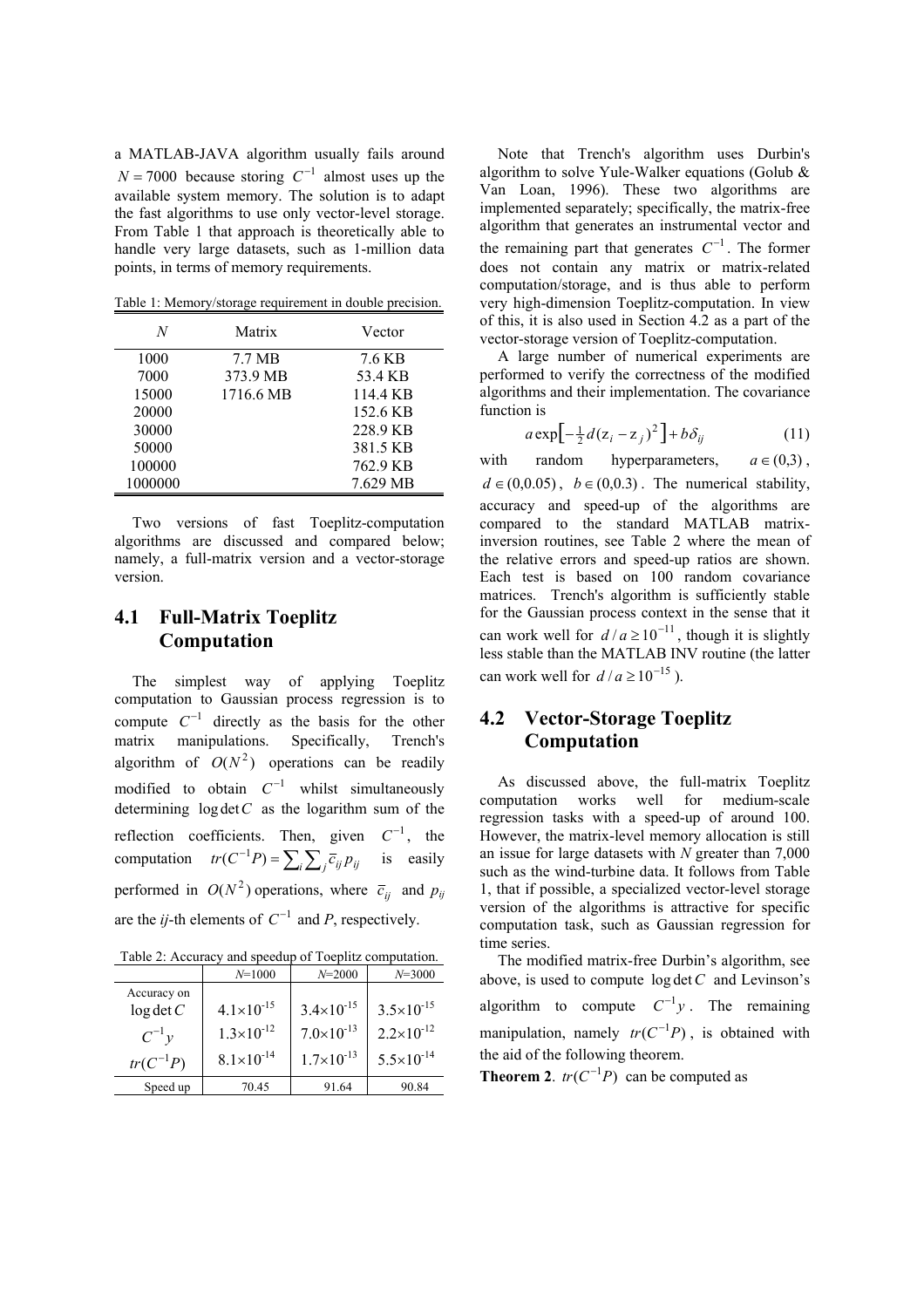$$
tr(C^{-1}P) = \varphi_1 p_1 + 2 \sum_{i=2}^{N} \varphi_i p_i \tag{12}
$$

where  $P$  is Toeplitz with representative vector  $p = [p_1, p_2, \dots, p_N]$  and  $\varphi_i$  denotes the summation of the elements in the *i* th diagonal of  $C^{-1}$ .

*Proof*. Omitted due to space limitation.

|             | Accuracy in the form                              | Time       |
|-------------|---------------------------------------------------|------------|
|             | of mean (std)                                     | (seconds)  |
| $N = 10000$ | $\frac{1.4 \times 10^{-13}}{2.0 \times 10^{-13}}$ | 29.1(22.5) |
| $N = 20000$ | $2.0\times10^{-13}$ $(3.7\times10^{-13})$         | 264.7      |
|             |                                                   | (154.2)    |
| $N = 30000$ | $1.4\times10^{-13}$ $(2.1\times10^{-13})$         | 730.8      |
|             |                                                   | (393.3)    |
| $N = 40000$ | $2.5 \times 10^{-13}$ $(5.6 \times 10^{-13})$     | 1555.3     |
|             |                                                   | (784.8)    |
| $N = 50000$ | $2.8\times10^{-13}$ $(1.4\times10^{-12})$         | 2497.1     |
|             |                                                   | (1339.3)   |
| $N = 60000$ | $1.4\times10^{-13}$ $(2.2\times10^{-13})$         | 3641.7     |
|             |                                                   | (1957.0)   |
|             |                                                   |            |

Table 3: Accuracy and run-time of Toeplitz computation.

Before applying them to Gaussian process regression, a large number of numerical experiments are also performed for the efficient and economical vector-storage version of the Toeplitz algorithms. Random covariance matrices are generated and tested as in the previous subsection. Table 3 shows the numerical accuracy and execution time of the algorithms (the standard deviation is given in brackets). The results substantiate the efficacy of the vector-storage Toeplitz computation on large datasets.

## **5 WIND TURBINE DATA**

The measurement data for the wind turbine rotor speed consist of a run of 600 seconds sampled at 40Hz. A typical section, from 200*s* to 400*s*, is shown in Figure 3. The data has a long length-scale component due to variations in the aerodynamic torque, caused by changes in the wind speed and the pitch angle of the rotor blades, and a short lengthscale component due to the structural and electromechanical dynamics of the machine. From Figure 3, these two components can be clearly seen as can the poor quality of the data.



Figure 3: Rotor speed measurements from 200*s* to 400*s*.



Figure 4: Rotor speed prediction, confidence intervals and data from 265*s* to 275*s*.



Figure 5: Rotor speed prediction with confidence intervals.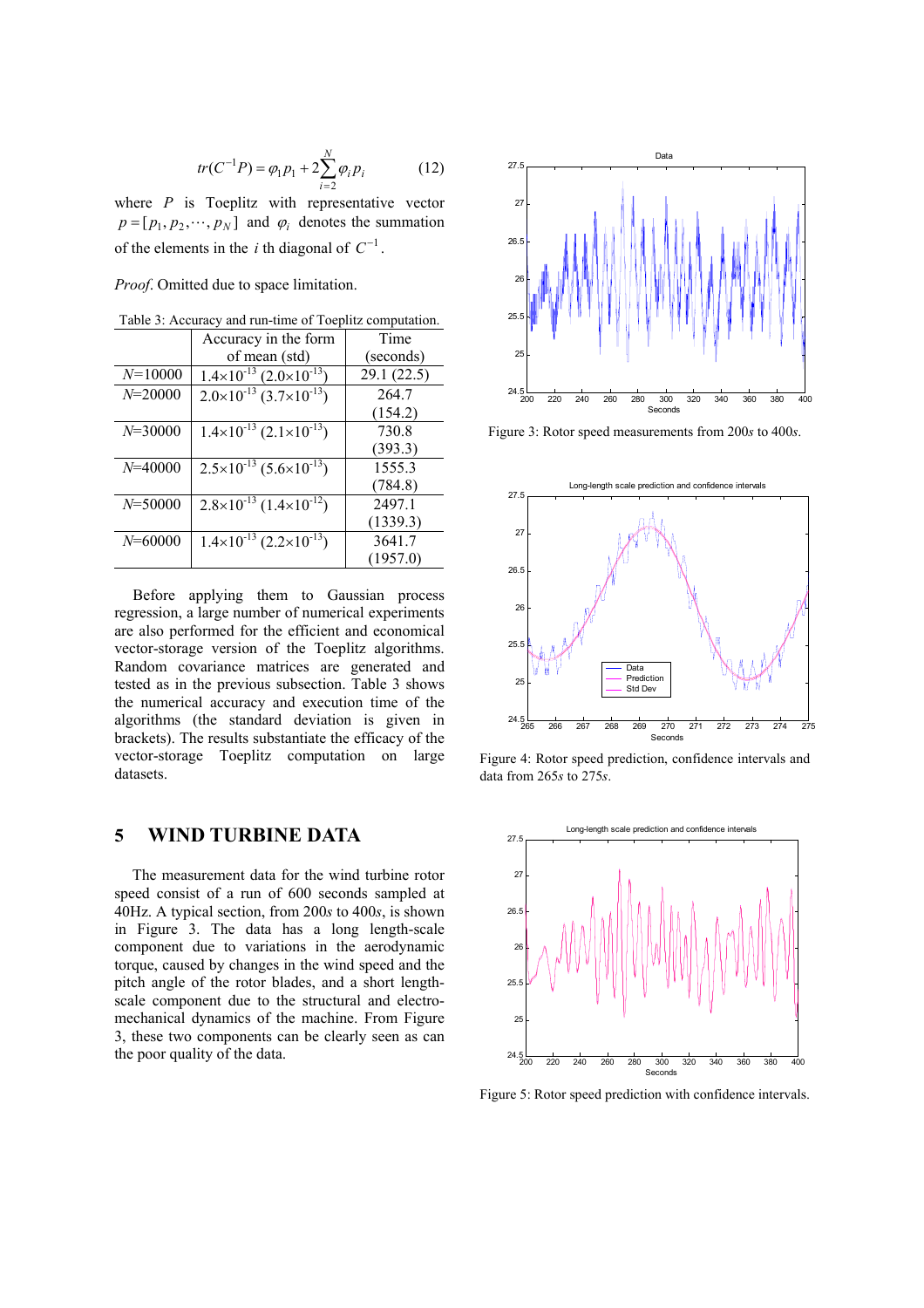It is required to estimate the long-length-scale component in the rotor speed. Since the structural and electro-mechanical dynamics only induce small oscillations in the measured values, a prediction of the rotor speed using (8) is appropriate with  $f_z$  and  $g_z$ the long and short-length components respectively. The covariance function for  $f<sub>z</sub>$  is chosen to have the form (9) with hyperparameters  $a_f$  and  $d_f$  as is the covariance function for g**z** with hyperparameters *a*<sup>g</sup> and  $d_g$ . The measurement noise is assumed to be Gaussian white noise with variance *b*. Hence, the prior covariance for the measurements,  $y_i$ , at time,  $t_i$ , are

$$
E[y_i, y_j] = a_f \exp[-\frac{1}{2}d_f(t_i - t_j)^2] + a_g \exp[-\frac{1}{2}d_g(t_i - t_j)^2] + b\delta_{ij}
$$
 (13)

Given the data, the hyperparameters are adapted to maximize the likelihood. Since there are 24,000 data values, it is necessary to use the vector-storage Toeplitz algorithms of Section 4.2.



Figure 6: Derivative prediction with confidence intervals.



Figure 7: Derivative prediction with confidence intervals.

A section, from 200*s* to 400*s*, of the prediction for the rotor speed, i.e. the long length-scale component, together with the confidence intervals is shown in Figure 5 and a typical short section, from 265*s* to 275*s*, in Figure 4. From the latter, it can be seen that the rotor speed has been successfully extracted. However, it is not the rotor speed per se that is of interest but its derivative. A section, from 200*s* to 400*s*, of the prediction for the derivative of the rotor speed together with the confidence intervals is shown in Figure 6 and a short section, from 265*s* to 275*s*, in Figure 7.

#### **6 CONCLUSIONS**

From poor quality wind turbine rotor speed measurements, the rotor speed and acceleration are estimated within narrow confidence intervals using Gaussian process regression. To do so, two issues are addressed. Firstly, the rotor speed is extracted from a combined rotor speed and generator speed measurement. A novel adaptation of Gaussian process regression based on two independent processes rather than a single process is presented. Secondly, efficient algorithms for the manipulation of large matrices (24,000x24,000) are required. The Toeplitz nature of the matrices is exploited to derive novel fast algorithms for the Gaussian process methodology that are memory efficient.

## **ACKNOWEDGEMENTS**

This work was supported by Science Foundation Ireland grant, 00/PI.1/C067, and by the EPSRC grant, GR/M76379/01.

## **REFERENCES**

- Gibbs, M. N., 1997. Bayesian Gaussian processes for regression and classification, Ph.D. thesis, Cambridge University.
- Gibbs, M. N., and Mackay, D. J. C., 2000. Variational Gaussian process classifiers, *IEEE Transactions on Neural Networks*, Vol. 11, pp. 1458-1464.
- Golub, G. H., and Van Loan, C. F. , 1996. *Matrix Computations*. Baltimore: Johns Hopkins University Press.